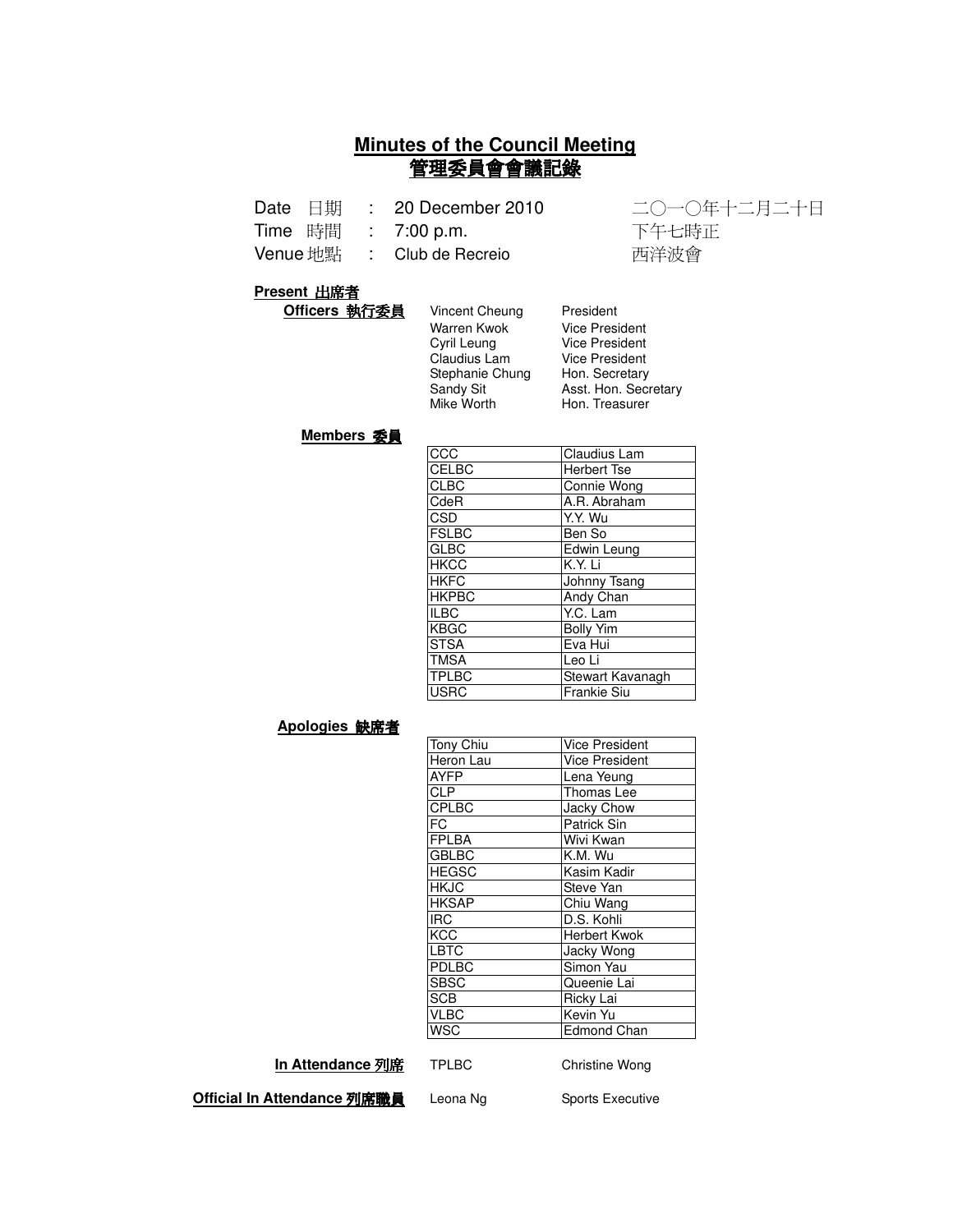# **1. CONFIRMATION OF PREVIOUS MINUTES**

The minutes of the previous meeting were confirmed subject to the following amendment which was suggested by ILBC Convenor :

5.5. Regarding the proposed increase of entry fee of Triples League from \$2,200 to \$2,500 effective from 2010 Triples League, the entry fee remained unchanged as a result of voting.

# **2. MATTERS ARISING**

Nil.

### **3. CORRESPONDENCE**

The Hon. Secretary read out the main correspondence received since the last meeting.

3.1 9.11.10 received an email from World Bowls granting their approval for HKFC to host the International Mixed Fours Tournament in April 2011.

### **4. TREASURER'S REPORT**

4.1 Outstanding receivables as at 20 December 2010 was presented. Clubs were reminded to settle amounts that were outstanding, especially those over 90 days, by mid-January 2011.

### **5. NATIONAL LEAGUE**

5.1 In order to maintain the fairness to all clubs, if any club submitted any pre-bookings of the public venues before the fixture was final, HKLBA may cancel their bookings.

### **6 NATIONAL COMPETITIONS**

- 6.1 Report tabled.
- **7. DEVELOPMENT** Nil.

# **8. TECHNICAL**

Nil.

### **9. INTERNATIONAL COMPETITIONS**

- 9.1 2010 "Hua Sui Cup" Guangdong, HK & Macau Lawn Bowls Invitational Tournament (25-26 Dec. 2010, Guangzhou, China)
	- Would send one LBA team to participate.
- 9.2 5<sup>th</sup> Asia Pacific Singles & Mixed Pairs Indoor Championship (20-26 Nov. 2010, Malaysia) - Tammy Tham won a bronze medal in the Women Singles. Report would be tabled in next meeting.
- 9.3 World Champion of Champions 2010 (23 Nov.-2 Dec. 2010, Norfolk Island)
	- Report would be tabled in next meeting.